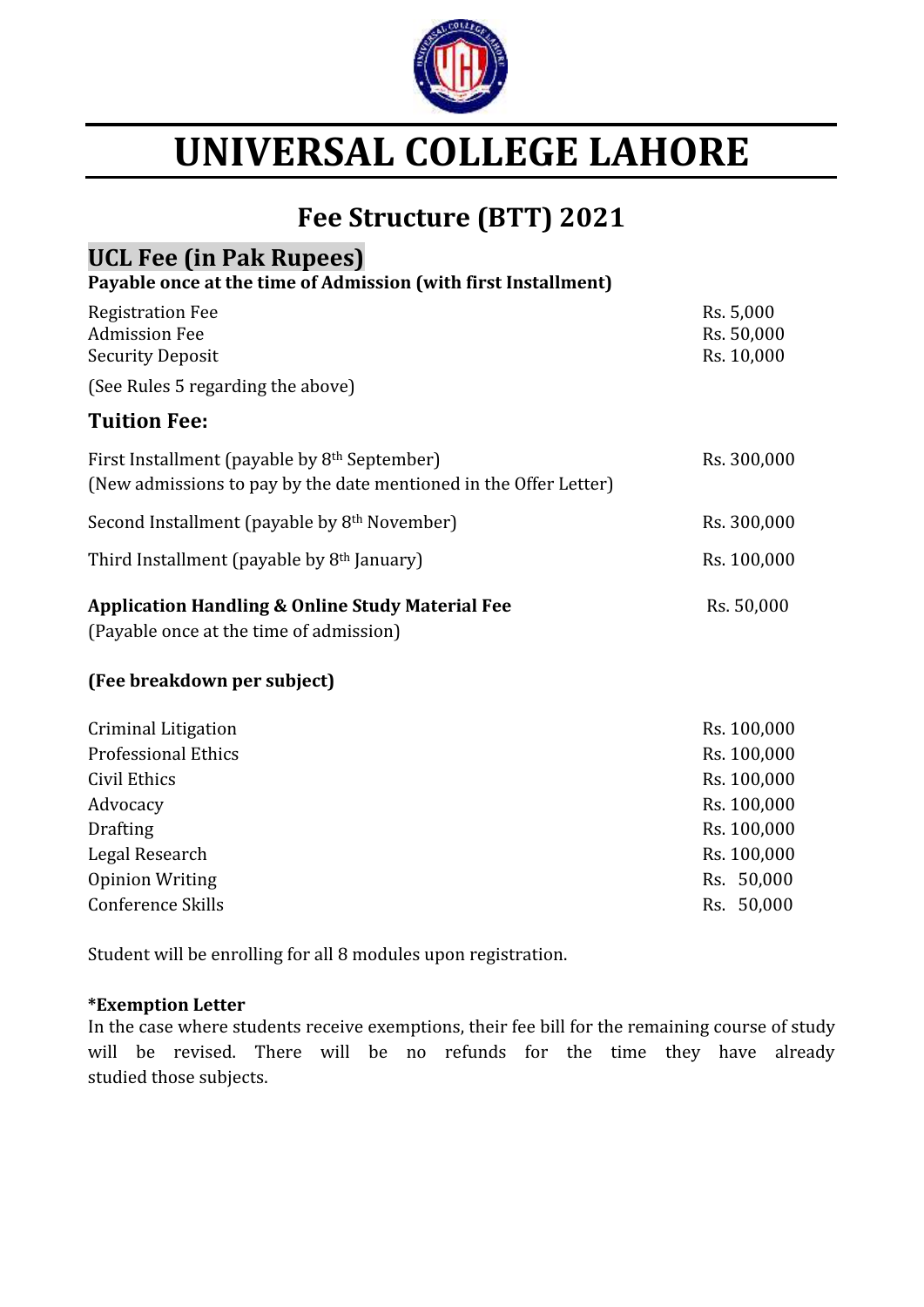## **BTT Fee (in British Pound Sterling)**

| £112<br>£1050<br>Compulsory Advocacy Training at BPP<br>£660<br>£350<br>£700<br>£350<br>£220<br>£220<br>£220<br>£220<br>£100*<br>$£200*$ | <b>BSB Application Fee</b>                         | £440 |
|------------------------------------------------------------------------------------------------------------------------------------------|----------------------------------------------------|------|
|                                                                                                                                          | Inn fee                                            |      |
|                                                                                                                                          |                                                    |      |
|                                                                                                                                          | <b>Exam Fee:</b>                                   |      |
|                                                                                                                                          | Advocacy Assessment (three exams)                  |      |
|                                                                                                                                          | <b>Professional Ethics Assessment</b>              |      |
|                                                                                                                                          | Civil Litigation & Evidence Assessment (two exams) |      |
|                                                                                                                                          | Criminal Litigation & Evidence Assessment          |      |
|                                                                                                                                          | <b>Opinion Writing Assessment</b>                  |      |
|                                                                                                                                          | Legal Research Assessment                          |      |
|                                                                                                                                          | <b>Drafting Assessment</b>                         |      |
|                                                                                                                                          | <b>Conference Assessment</b>                       |      |
|                                                                                                                                          | Visa fee                                           |      |
|                                                                                                                                          | <b>Qualifying Sessions</b>                         |      |

*Examination Entry shall be forwarded to BSB only if UCL dues have been paid.*

*In case BSB requirements are not fulfilled, the tuition fee shall be fully refunded.*

*The quoted fee does not include air travel and living expenses.*

*\*Visa Fee and Qualifying Session Fee is approximate*